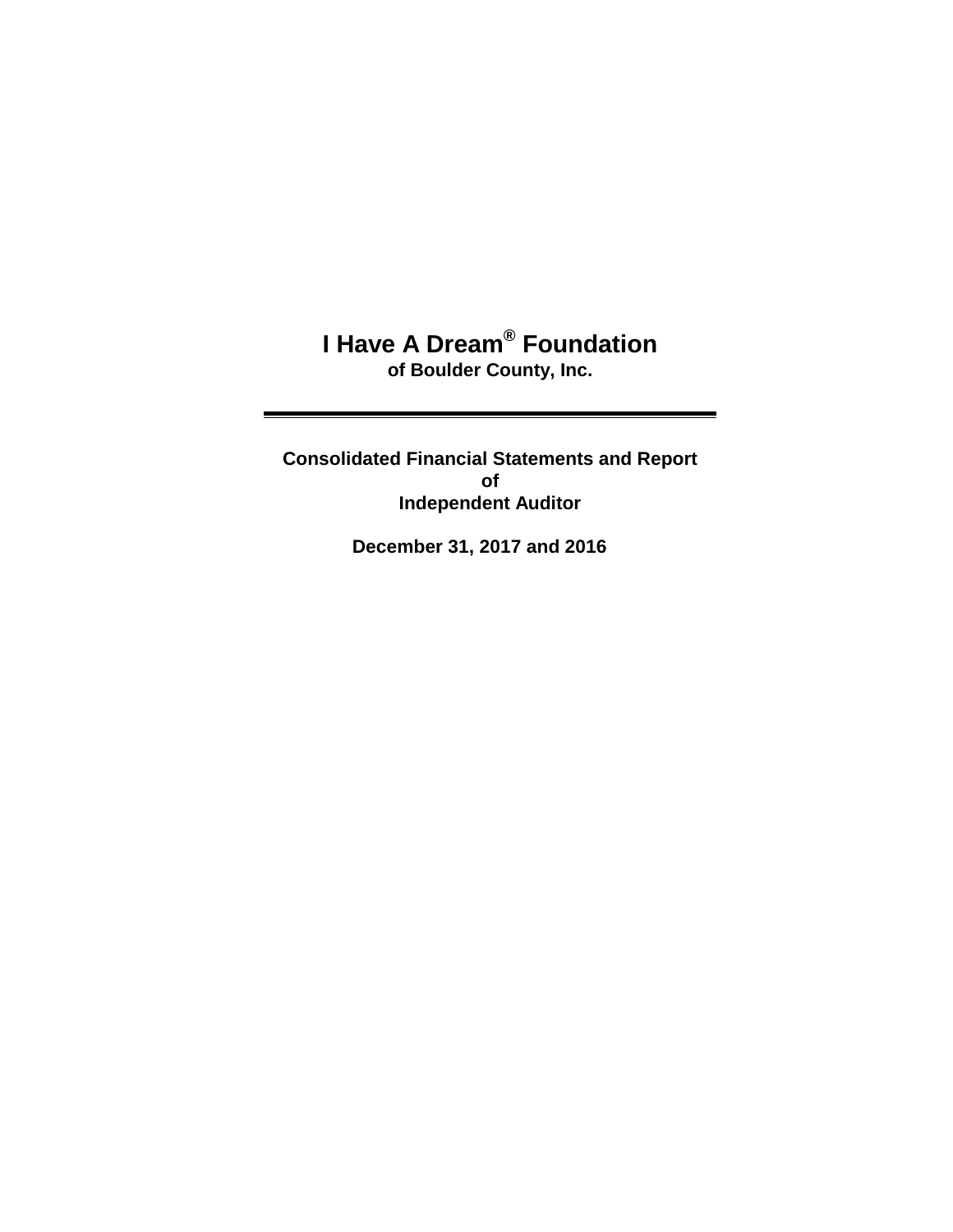# **Table of Contents**

| Page                                     |  |
|------------------------------------------|--|
|                                          |  |
| <b>Consolidated Financial Statements</b> |  |
|                                          |  |
|                                          |  |
|                                          |  |
|                                          |  |
|                                          |  |
| <b>Supplemental Information</b>          |  |
|                                          |  |
|                                          |  |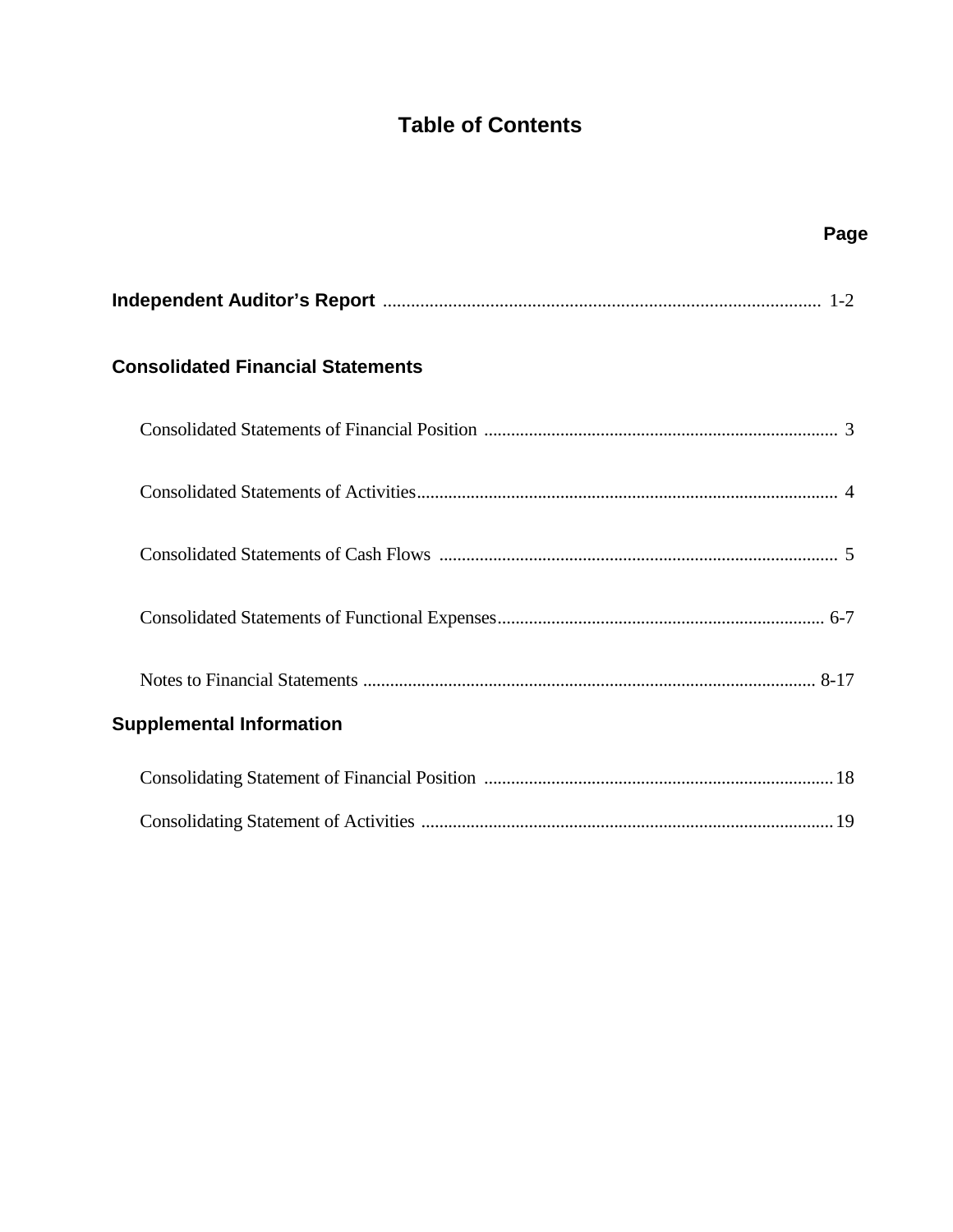

**Certified Public Accountants (a professional corporation)** 1221 West Mineral Ave, Ste. 202 Littleton, Colorado 80120-4544 (303) 734-4800 Fax (303) 795-3356

#### **Independent Auditor's Report**

Board of Directors I Have A Dream® Foundation of Boulder County, Inc.

We have audited the accompanying consolidated financial statements of I Have A Dream® Foundation of Boulder County, Inc. (a nonprofit organization) and subsidiary, which comprise the consolidated statements of financial position as of December 31, 2017 and 2016, and the related consolidated statements of activities, cash flows, and functional expenses for the years then ended, and the related notes to the consolidated financial statements.

#### *Management's Responsibility for the Financial Statements*

Management is responsible for the preparation and fair presentation of these consolidated financial statements in accordance with accounting principles generally accepted in the United States of America; this includes the design, implementation, and maintenance of internal control relevant to the preparation and fair presentation of financial statements that are free from material misstatement, whether due to fraud or error.

#### *Auditor's Responsibility*

Our responsibility is to express an opinion on these consolidated financial statements based on our audit. We conducted our audit in accordance with auditing standards generally accepted in the United States of America. Those standards require that we plan and perform the audit to obtain reasonable assurance about whether the consolidated financial statements are free of material misstatement.

An audit involves performing procedures to obtain audit evidence about the amounts and disclosures in the consolidated financial statements. The procedures selected depend on the auditor's judgment, including the assessment of the risks of material misstatement of the consolidated financial statements, whether due to fraud or error. In making those risk assessments, the auditor considers internal control relevant to the entity's preparation and fair presentation of the financial statements in order to design audit procedures that are appropriate in the circumstances, but not for the purpose of expressing an opinion on the effectiveness of the entity's internal control. Accordingly, we express no such opinion. An audit also includes evaluating the appropriateness of accounting policies used and the reasonableness of significant accounting estimates made by management, as well as evaluating the overall presentation of the consolidated financial statements.

We believe that the audit evidence we have obtained is sufficient and appropriate to provide a basis for our audit opinion.

#### *Opinion*

In our opinion, the consolidated financial statements referred to above present fairly, in all material respects, the financial position of I Have A Dream® Foundation of Boulder County, Inc. and subsidiary as of December 31, 2017 and 2016, and the changes in their net assets and their cash flows for the years then ended in accordance with accounting principles generally accepted in the United States of America.



*An Association of Independent Accounting Firms* 

**RSM US Alliance** 



1785 West Printers Row Salt Lake City, Utah 84119 (801) 972-4800

50 West Broadway, Suite 600 Salt Lake City, UT 84101 (801) 532-7800

5974 South Fashion Pointe Dr., Suite 120 South Ogden, UT 84403 (801) 479-4800

873 North Cleveland Avenue Loveland, Colorado 80537 (303) 577-4800

2702 N. Loop 1604 E., Ste. 202 San Antonio, TX 78232 (210) 979-0055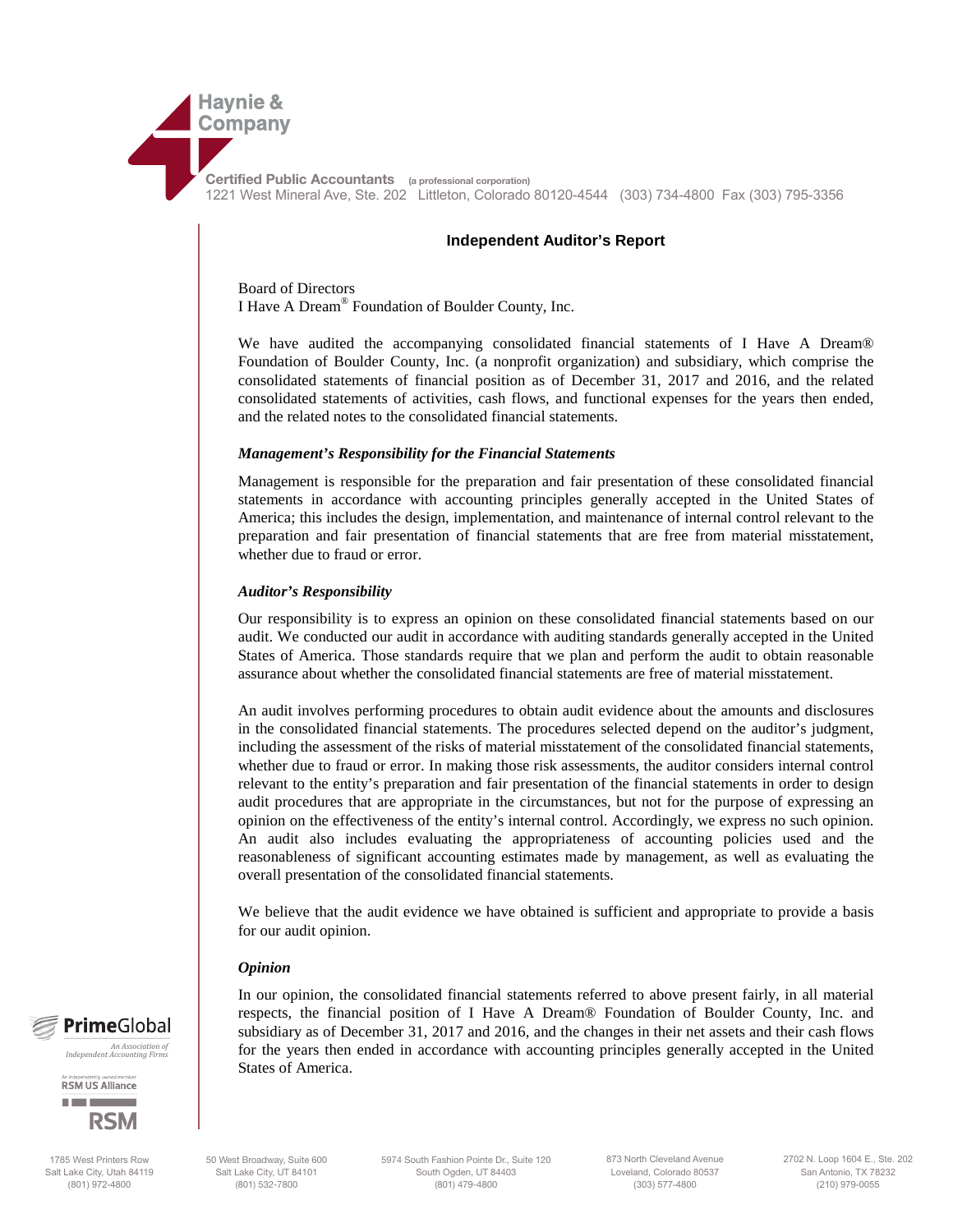#### *Other Matter*

Our audit was conducted for the purpose of forming an opinion on the consolidated financial statements as a whole. The accompanying Consolidating Statement of Financial Position and Consolidating Statement of Activities are presented for purposes of additional analysis and are not a required part of the financial statements. Such information is the responsibility of management and was derived from and relates directly to the underlying accounting and other records used to prepare the financial statements. The information has been subjected to the auditing procedures applied in the audit of the financial statements and certain additional procedures, including comparing and reconciling such information directly to the underlying accounting and other records used to prepare the financial statements or to the financial statements themselves, and other additional procedures in accordance with auditing standards generally accepted in the United States of America. In our opinion, the information is fairly stated in all material respects in relation to the consolidated financial statements as a whole.

Haynie & Co

Littleton, Colorado August 8, 2018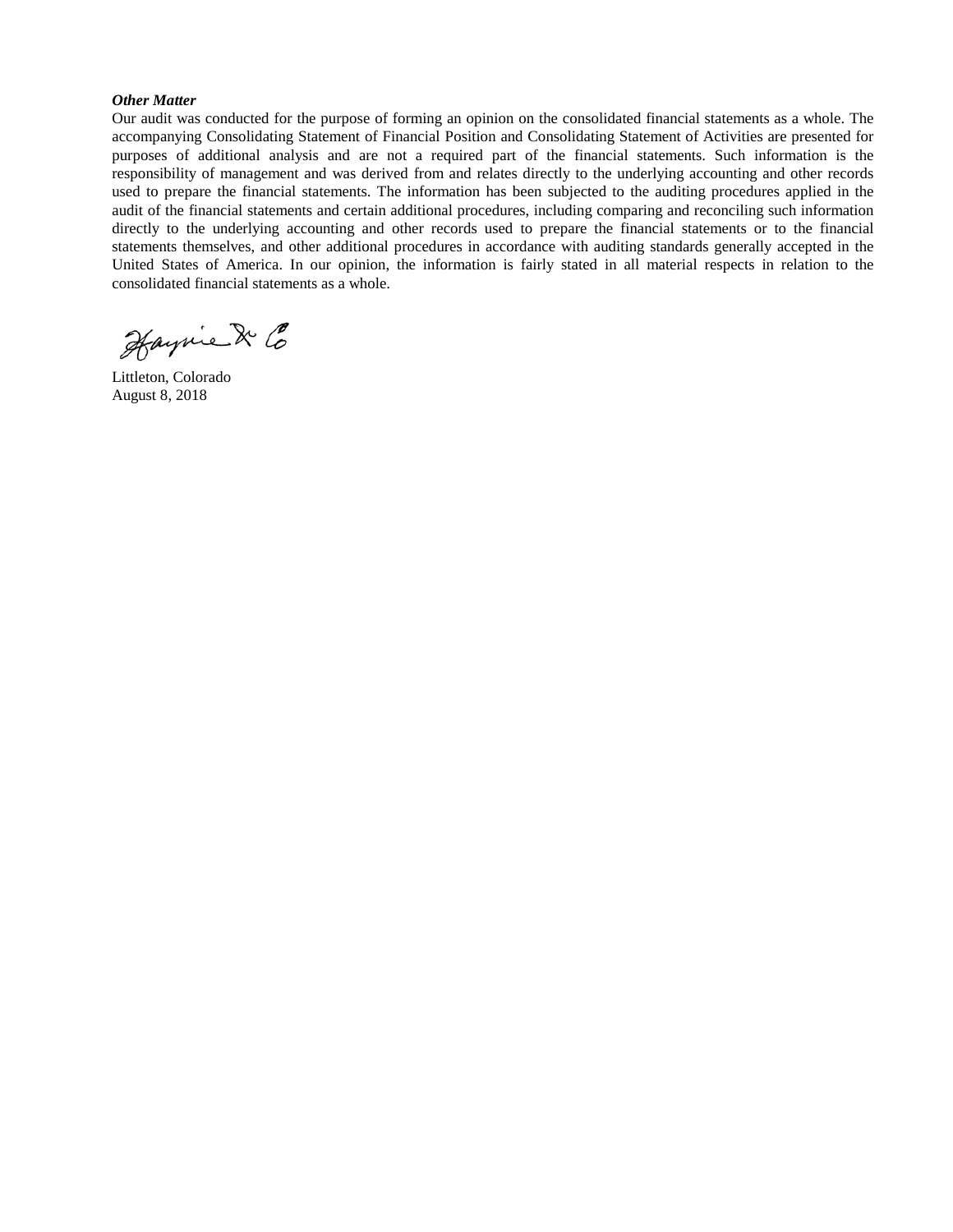# **I Have A Dream® Foundation of Boulder County, Inc.**

**Consolidated Statements of Financial Position As of December 31, 2017 and 2016**

|                                                    | 2017             | 2016            |
|----------------------------------------------------|------------------|-----------------|
| <b>Assets</b>                                      |                  |                 |
| <b>Current Assets</b>                              |                  |                 |
| Cash (Note 2)                                      | \$<br>2,296,752  | \$<br>1,468,541 |
| Accounts receivable (Note 3)                       | 26,608           | 53,674          |
| Unconditional promise to give (Note 3)             | 89,183           | 92,495          |
| Prepaid expenses                                   | 8,259            | 37,551          |
| <b>Total Current Assets</b>                        | 2,420,802        | 1,652,261       |
| Scholarship investments (Note 2)                   | 4,546,258        | 2,960,809       |
| Temporarily restricted program investments         | 2,114,265        | 2,134,391       |
| Temporarily restricted certificates of deposit     | 153,678          | 153,115         |
| Property and Equipment- Net (Note 4)               | 1,320,323        | 1,350,090       |
| <b>Total Assets</b>                                | 10,555,326<br>\$ | 8,250,666<br>S  |
| <b>Liabilities and Net Assets</b>                  |                  |                 |
| <b>Current Liabilities</b>                         |                  |                 |
| Accounts payable                                   | \$<br>48,840     | \$<br>67,593    |
| Tenant deposits                                    | 1,200            | 1,200           |
| Accrued compensated absences & payroll liabilities | 24,204           | 25,249          |
| Property taxes payable                             | 2,200            | 8,132           |
| Current portion of note payable                    | 20,522           | 19,857          |
| <b>Total Current Liabilities</b>                   | 96,966           | 122,031         |
| Long-term Liabilities                              |                  |                 |
| Note payable (Note 14)                             | 654,984          | 674,841         |
| Less current portion                               | (20, 522)        | (19, 857)       |
| <b>Total Long-term Liabilities</b>                 | 634,462          | 654,984         |
| <b>Net Assets</b>                                  |                  |                 |
| Unrestricted — undesignated                        | 2,509,697        | 1,725,336       |
| — designated (Note 8)                              | 500,000          | 500,000         |
| Temporarily restricted (Note 7)                    | 6,814,201        | 5,248,315       |
| <b>Total Net Assets</b>                            | 9,823,898        | 7,473,651       |
| <b>Total Liabilities and Net Assets</b>            | 10,555,326<br>\$ | \$<br>8,250,666 |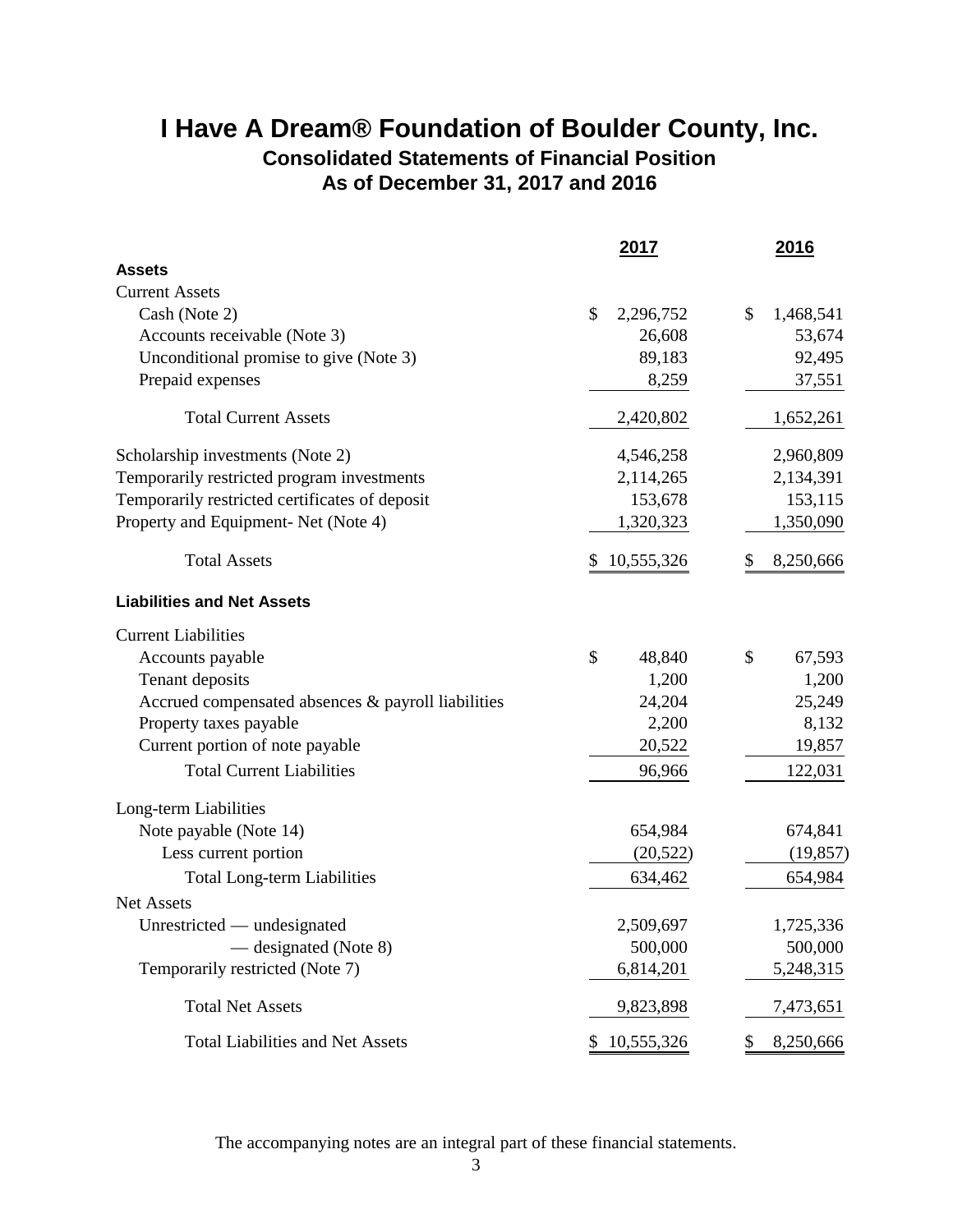### **I Have A Dream® Foundation of Boulder County, Inc. Consolidated Statements of Activities For the Years Ended December 31, 2017 and 2016**

|                                     | <b>Unrestricted</b> | <b>Temporarily</b><br><b>Restricted</b> | <b>Total</b><br>2017 | <b>Total</b><br>2016 |
|-------------------------------------|---------------------|-----------------------------------------|----------------------|----------------------|
| <b>Support</b>                      |                     |                                         |                      |                      |
| Special events                      | \$<br>524,662       | 231,715<br>\$.                          | \$<br>756,377        | 738,333<br>\$        |
| Cash contributions (Note 2)         | 1,452,503           | 1,855,025                               | 3,307,528            | 2,212,540            |
| Grants (Note 2)                     |                     | 575,905                                 | 575,905              | 492,711              |
| Investment income (Note 9)          |                     | 398,936                                 | 398,936              | 124,558              |
| In-kind contributions (Note 5)      | 483,769             | 98,391                                  | 582,160              | 384,116              |
| Miscellaneous income                | 13,214              |                                         | 13,214               | 1,225                |
| Rental income                       | 23,405              |                                         | 23,405               | 23,598               |
| Release from restrictions (Note 7)  | 1,594,086           | (1,594,086)                             |                      |                      |
| <b>Total Support</b>                | 4,091,639           | 1,565,886                               | 5,657,525            | 3,977,081            |
| <b>Expenses</b>                     |                     |                                         |                      |                      |
| Program services                    | 2,780,605           |                                         | 2,780,605            | 2,375,035            |
| Supporting services                 |                     |                                         |                      |                      |
| Management and general              | 289,983             |                                         | 289,983              | 224,677              |
| Fundraising                         | 236,690             |                                         | 236,690              | 238,466              |
| <b>Total Expenses</b>               | 3,307,278           |                                         | 3,307,278            | 2,838,180            |
| <b>Increase in Net Assets</b>       | 784,361             | 1,565,886                               | 2,350,247            | 1,138,901            |
| <b>Net Assets-Beginning of Year</b> | 2,225,336           | 5,248,315                               | 7,473,651            | 6,334,750            |
| <b>Net Assets—End of Year</b>       | \$3,009,697         | \$6,814,201                             | \$9,823,898          | \$7,473,651          |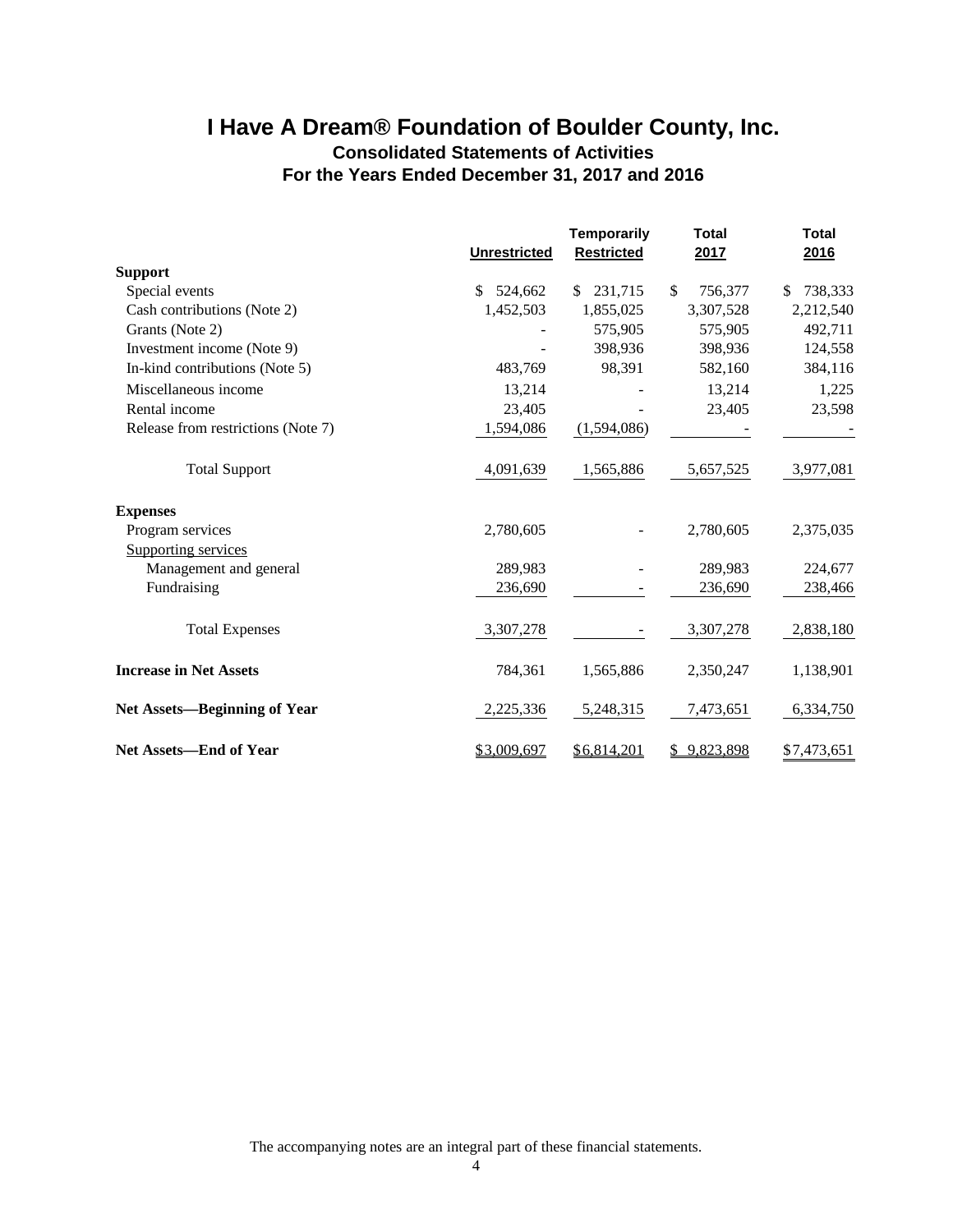### **I Have A Dream® Foundation of Boulder County, Inc. Consolidated Statements of Cash Flows For the Years Ended December 31, 2017 and 2016**

|                                                        | 2017        | 2016        |
|--------------------------------------------------------|-------------|-------------|
| <b>Change in Cash</b>                                  |             |             |
| Net Cash from Operating Activities:                    |             |             |
| Cash received from donors                              | \$5,271,378 | \$3,862,489 |
| Cash received from rents                               | 23,405      | 23,598      |
| Cash paid to suppliers, employees and program expenses | (3,236,460) | (2,821,988) |
| Net Cash from Operating Activities                     | 2,058,323   | 1,064,099   |
| Cash Flows from Investing Activities                   |             |             |
| Net (purchase) of investments                          | (1,172,766) | (849, 609)  |
| (Purchase) of fixed assets                             | (37, 489)   | (117, 974)  |
| Net Cash from Investing Activities                     | (1,210,255) | (967, 583)  |
| Cash Flows from Financing Activities                   |             |             |
| Principal payments on notes payable                    | (19, 857)   | (167, 021)  |
| Net Cash from Financing Activities                     | (19, 857)   | (167, 021)  |
| Net Change in Cash                                     | 828,211     | (70, 505)   |
| Cash-Beginning of Year                                 | 1,468,541   | 1,539,046   |
| Cash-End of Year                                       | \$2,296,752 | \$1,468,541 |
| Reconciliation of Change in Net Assets to              |             |             |
| <b>Net Cash from Operating Activities:</b>             |             |             |
| Operating income                                       | \$2,350,247 | \$1,138,901 |
| Adjustments to reconcile operating income to net       |             |             |
| cash used for operating activities:                    |             |             |
| Depreciation                                           | 67,256      | 14,226      |
| Non-cash contributions                                 | (98, 391)   | (7, 351)    |
| Unrealized (gain) loss on investments                  | (294, 729)  | (82,018)    |
| (Gain) on disposal of assets                           |             | (885)       |
| Net changes in assets and liabilities:                 |             |             |
| Accounts receivable                                    | 30,378      | (740)       |
| Prepaid expenses                                       | 29,292      | (19,996)    |
| Accounts payable                                       | (18, 753)   | 16,464      |
| Tenant deposits                                        |             | (1,100)     |
| Accrued compensated absences & payroll liabilities     | (1,045)     | 6,600       |
| Property taxes payable                                 | (5,932)     | 2,198       |
| Income taxes payable                                   |             | (2,200)     |
| <b>Total Adjustments</b>                               | (291, 924)  | (74, 802)   |
| <b>Net Cash from Operating Activities</b>              | \$2,058,323 | \$1,064,099 |

Noncash items of \$582,160 (2017) and \$376,765 (2016) for in-kind transactions have been eliminated from the above activity.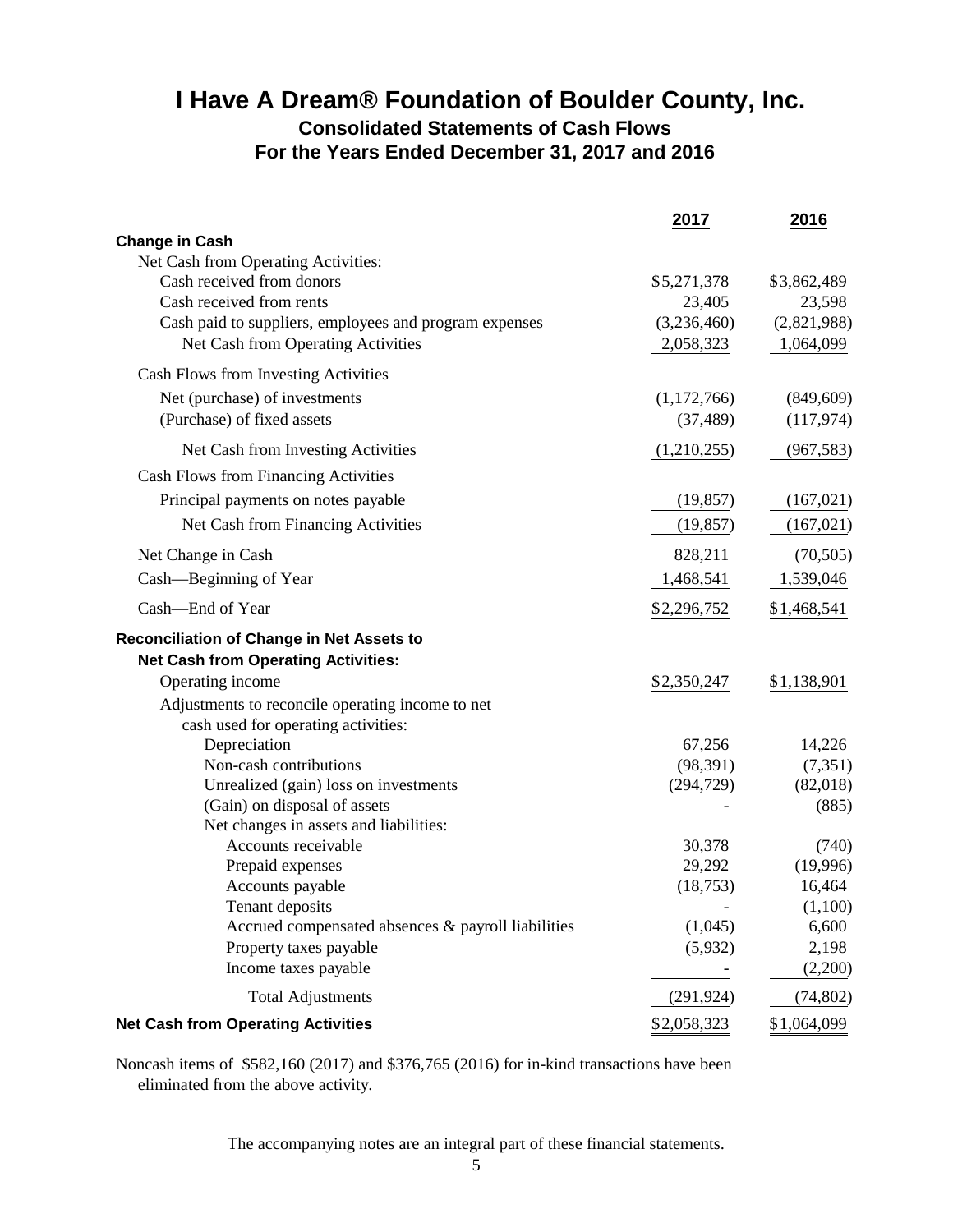### **I Have A Dream® Foundation of Boulder County, Inc. Consolidated Statements of Functional Expenses**

**For the Year Ended December 31, 2017** 

|                                   |              |                 | <b>Supporting Services</b> |                    |               |
|-----------------------------------|--------------|-----------------|----------------------------|--------------------|---------------|
|                                   |              | Program         | <b>Management</b>          |                    |               |
|                                   |              | <b>Services</b> | and General                | <b>Fundraising</b> | <b>Total</b>  |
| Academic/enrichment activities    | $\mathbb{S}$ | 238,914         | \$                         | \$                 | \$<br>238,914 |
| AmeriCorps expenses               |              | 655,551         |                            |                    | 655,551       |
| <b>Bank</b> fees                  |              |                 | 22,075                     |                    | 22,075        |
| Computer lab                      |              | 15,675          |                            |                    | 15,675        |
| Depreciation                      |              | 46,572          | 20,684                     |                    | 67,256        |
| Dues, fees and memberships        |              | 10,938          | 2,046                      | 385                | 13,369        |
| Food and venue                    |              |                 |                            | 65,826             | 65,826        |
| Insurance                         |              | 30,784          | 4,991                      |                    | 35,775        |
| Interest                          |              | 10,969          | 10,969                     |                    | 21,938        |
| Marketing                         |              |                 |                            | 21,509             | 21,509        |
| Meetings, trainings and workshops |              | 17,949          | 11,256                     |                    | 29,205        |
| Occupancy                         |              | 7,522           | 22,854                     |                    | 30,376        |
| Office supplies                   |              | 14,027          | 20,630                     | 7,416              | 42,073        |
| Postage                           |              | 120             | 1,794                      |                    | 1,914         |
| Professional services             |              | 3,520           | 26,497                     | 11,717             | 41,734        |
| Program education & recruitment   |              | 4,165           |                            |                    | 4,165         |
| Salaries and related costs        |              | 1,324,014       | 143,897                    | 129,837            | 1,597,748     |
| Social/cultural activities        |              | 29,665          |                            |                    | 29,665        |
| Technology equipment and support  |              | 23,300          |                            |                    | 23,300        |
| Telephone                         |              | 9,725           | 1,538                      |                    | 11,263        |
| Transportation and travel         |              | 40,746          | 752                        |                    | 41,498        |
| Subtotal                          |              | 2,484,156       | 289,983                    | 236,690            | 3,010,829     |
| <b>Scholarship expenses</b>       |              |                 |                            |                    |               |
| I Have A Dream scholarships       |              | 84,358          |                            |                    | 84,358        |
| Other scholarships                |              | 114,956         |                            |                    | 114,956       |
| COSI scholarships                 |              | 78,522          |                            |                    | 78,522        |
| Investment management fees        |              | 18,613          |                            |                    | 18,613        |
| Scholarship expenses total        |              | 296,449         |                            |                    | 296,449       |
| <b>Total Expenses</b>             |              | \$2,780,605     | \$<br>289,983              | \$<br>236,690      | \$3,307,278   |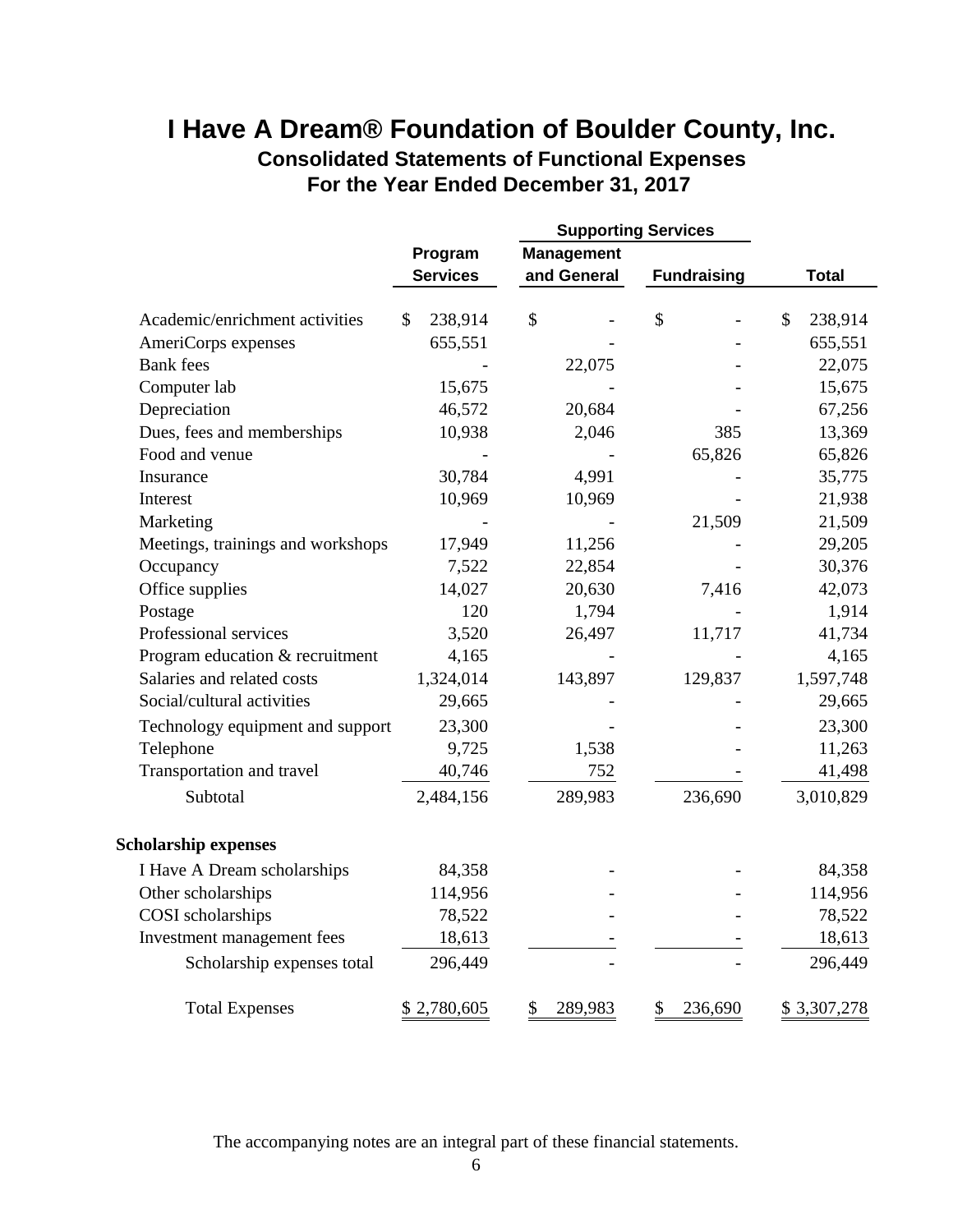### **Statement of Functional Expenses For the Year Ended 2016 I Have A Dream® Foundation of Boulder County, Inc.**

|                                   |                          |                   | <b>Supporting Services</b> |                          |
|-----------------------------------|--------------------------|-------------------|----------------------------|--------------------------|
|                                   | Program                  | <b>Management</b> |                            |                          |
|                                   | <b>Services</b>          | and General       | <b>Fundraising</b>         | <b>Total</b>             |
| Academic/enrichment activities    | $\mathcal{S}$<br>232,287 | \$                | \$                         | $\mathcal{S}$<br>232,287 |
| AmeriCorps expenses               | 587,083                  |                   |                            | 587,083                  |
| <b>Bad debts</b>                  |                          |                   | 4,950                      | 4,950                    |
| <b>Bank</b> fees                  |                          | 15,760            |                            | 15,760                   |
| Computer lab                      | 14,226                   |                   |                            | 14,226                   |
| Depreciation                      | 43,544                   | 14,515            |                            | 58,059                   |
| Dues, fees and memberships        | 14,481                   | 1,366             |                            | 15,847                   |
| Food and venue                    |                          |                   | 61,147                     | 61,147                   |
| Insurance                         | 24,611                   | 3,133             |                            | 27,744                   |
| Interest                          | 12,831                   | 12,831            |                            | 25,662                   |
| Marketing                         |                          |                   | 15,316                     | 15,316                   |
| Meetings, trainings and workshops | 17,134                   | 8,572             |                            | 25,706                   |
| Miscellaneous                     | 1,497                    | 3,885             |                            | 5,382                    |
| Occupancy                         | 8,841                    | 9,169             |                            | 18,010                   |
| Office supplies                   | 9,111                    | 11,066            | 5,224                      | 25,401                   |
| Postage                           | 1,292                    | 3,969             | 3,726                      | 8,987                    |
| Professional services             | 10,009                   | 10,601            | 26,150                     | 46,760                   |
| Program recruitment               | 5,842                    |                   |                            | 5,842                    |
| Salaries and related costs        | 1,107,337                | 124,753           | 121,953                    | 1,354,043                |
| Social/cultural activities        | 25,493                   |                   |                            | 25,493                   |
| Telephone                         | 9,296                    | 611               |                            | 9,907                    |
| Transportation and travel         | 32,404                   | 4,447             |                            | 36,851                   |
| Subtotal                          | 2,157,318                | 224,677           | 238,466                    | 2,620,463                |
| <b>Scholarship expenses</b>       |                          |                   |                            |                          |
| I Have A Dream scholarships       | 116,504                  |                   |                            | 116,504                  |
| Other scholarships                | 85,175                   |                   |                            | 85,175                   |
| Investment management fees        | 16,038                   |                   |                            | 16,038                   |
| Scholarship expenses total        | 217,717                  |                   |                            | 217,717                  |
| Total                             | \$2,375,035              | \$<br>224,677     | \$<br>238,466              | \$2,838,180              |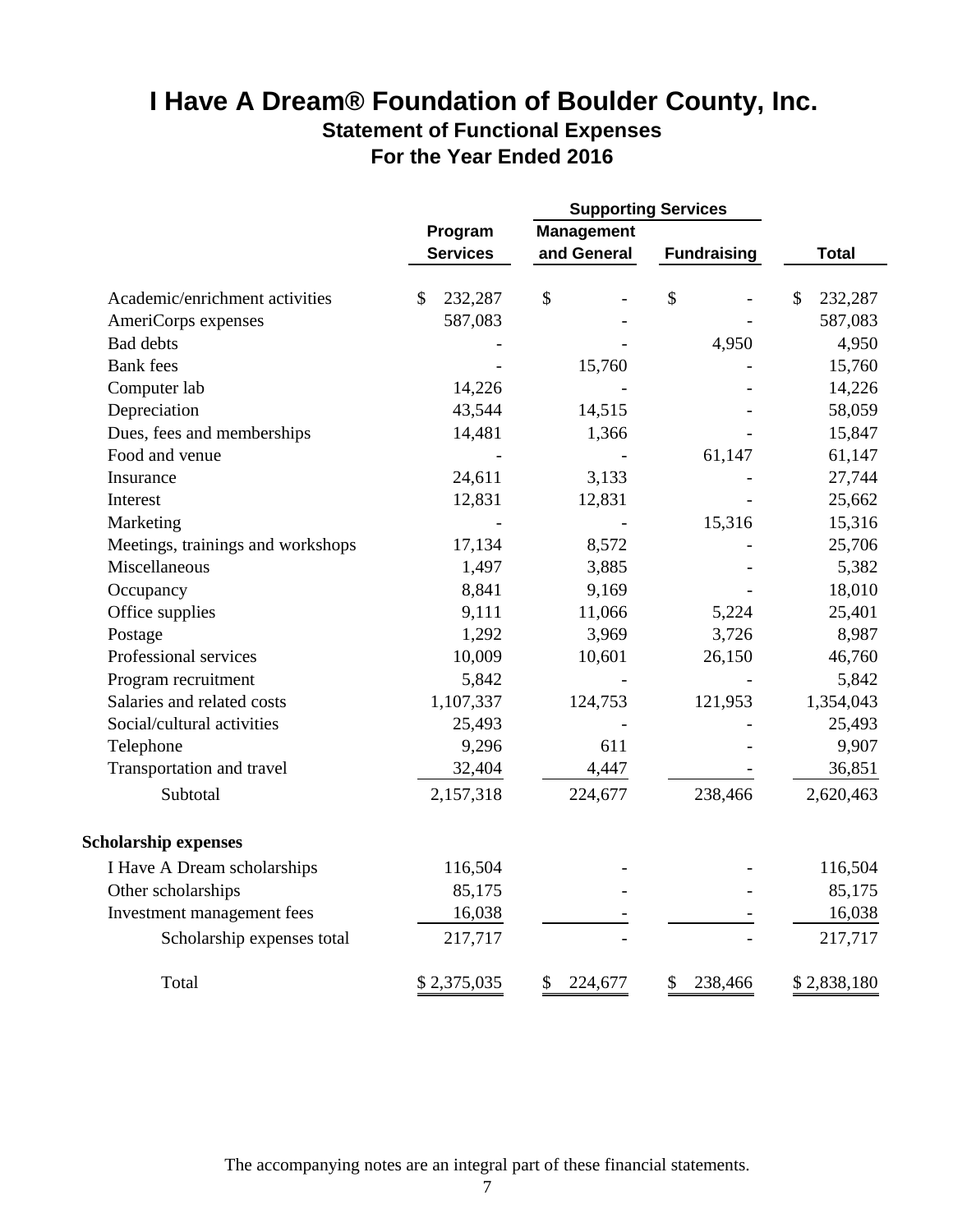#### **1. Organization**

#### **Organization**

I Have A Dream® Foundation of Boulder County, Inc. (the "Organization") was formed in 1990 to facilitate and promote life-long learning, school success, and self-sufficiency through extensive educational and support services. Low-income, at-risk youth are selected to receive post-secondary school scholarships and the long-term support needed to stay in school and achieve their personal academic and vocational goals.

Manhattan Circle LLC was formed in 2015 to own and lease the building occupied by the Organization. It is a wholly owned subsidiary of the Organization. An additional unit within the building is leased by an unrelated third party, whose lease ended in April 2018.

#### **2. Summary of Significant Accounting Policies**

#### **Principles of Consolidation**

The consolidated financial statements include the accounts of I Have A Dream® Foundation of Boulder County, Inc. and its wholly owned subsidiary Manhattan Circle, LLC.

#### **Cash and Cash Equivalents**

The Organization considers all highly liquid unrestricted investments with an initial maturity of three months or less to be cash equivalents.

Cash deposits are held in several institutions. The balances are insured by the Federal Deposit Insurance Corporation (FDIC) up to \$250,000.

At year ended, December 31, 2017, the Organization had cash and certificates of deposit with a carrying value of \$2,050,433, bank balances of \$1,846,742, of which \$1,714,542 was fully insured by the FDIC limits.

#### **Investments**

Accounting standards for investments provide a fair value hierarchy that prioritizes the inputs to valuation techniques used to measure fair value. The hierarchy gives the highest priority to unadjusted quoted prices in active markets for identical assets or liabilities (level 1 measurements) and the lowest priority to unobservable inputs (level 3 measurements). The three levels of the fair value hierarchy are described below: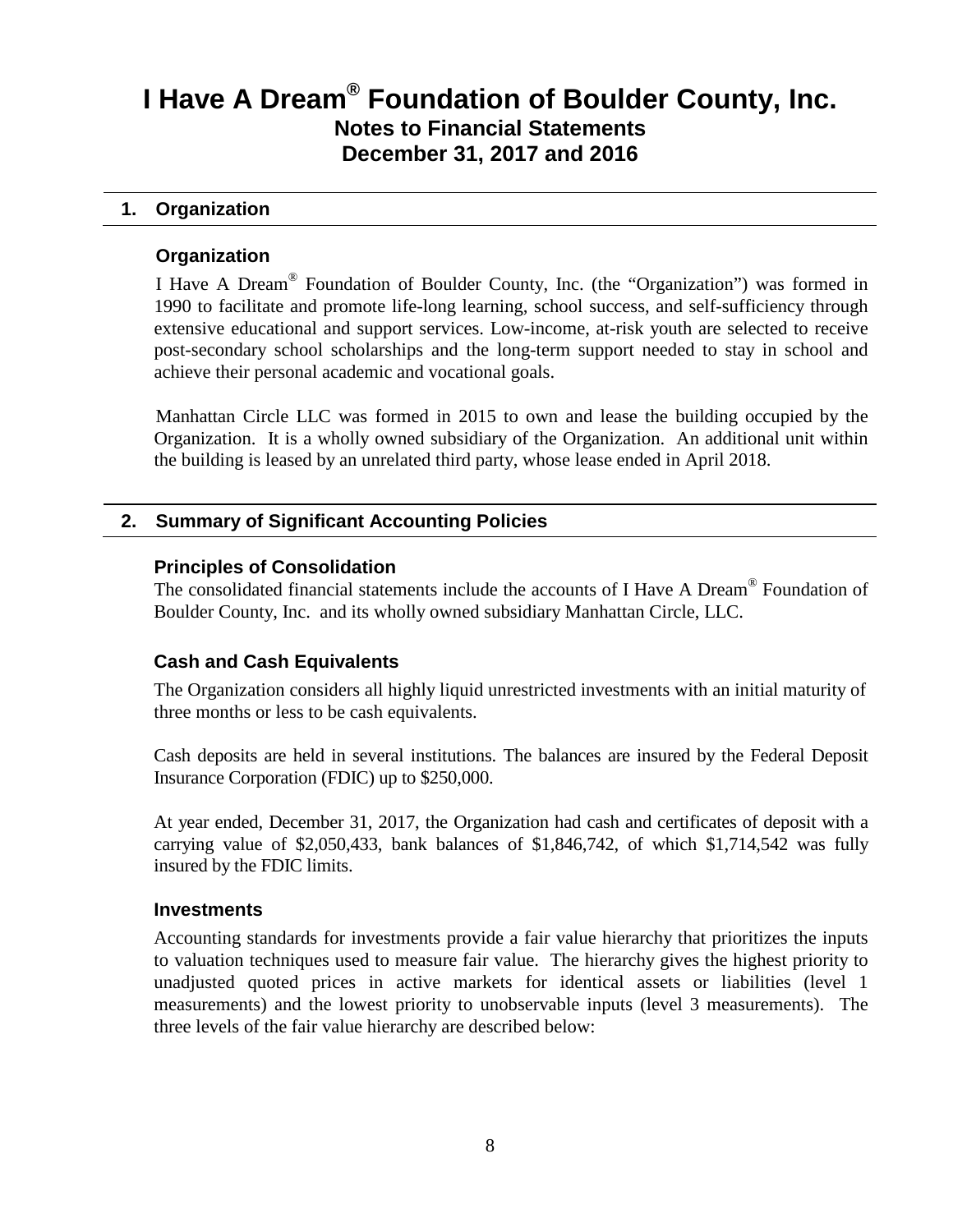### **2. Summary of Significant Accounting Policies (continued)**

Level 1 – Inputs to the valuation methodology are unadjusted quoted prices for identical assets or liabilities in active markets that the Organization has the ability to access.

Level 2 – Inputs to the valuation methodology include:

- Quoted prices for similar assets or liabilities in active markets;
- Quoted prices for identical or similar assets or liabilities in inactive markets;
- Inputs other than quoted prices that are observable for the asset or liability;
- Inputs that are derived principally from or corroborated by observable market data by correlation or other means.

Level 3 – Inputs to the valuation methodology are unobservable and significant to the fair value measurement.

Investments are composed of various types of investments, and are carried at fair value as of December 31, 2017 and 2016, respectively, as follows:

|                                | 2017        | 2016        |
|--------------------------------|-------------|-------------|
| <b>Level 1</b>                 |             |             |
| <b>Mutual Funds</b>            | \$6,653,839 | \$5,088,555 |
| <b>Certificates of Deposit</b> | 153,678     | 153,080     |
| <b>Money Market</b>            | 6,684       | 6,680       |
| <b>Total Investments</b>       | \$6,814,201 | \$5,248,315 |

#### **Accounts Receivable**

Accounts receivable are stated at unpaid balances, less any allowances for doubtful accounts. Allowances are based on experience and other circumstances that may affect the ability of donors to meet obligations. As of December 31, 2017 and 2016, management has determined that no allowance is necessary.

#### **Property and Equipment**

Property and equipment are stated at cost for purchased items over \$1,000 and at fair market value at date of gift for donated items, net of accumulated depreciation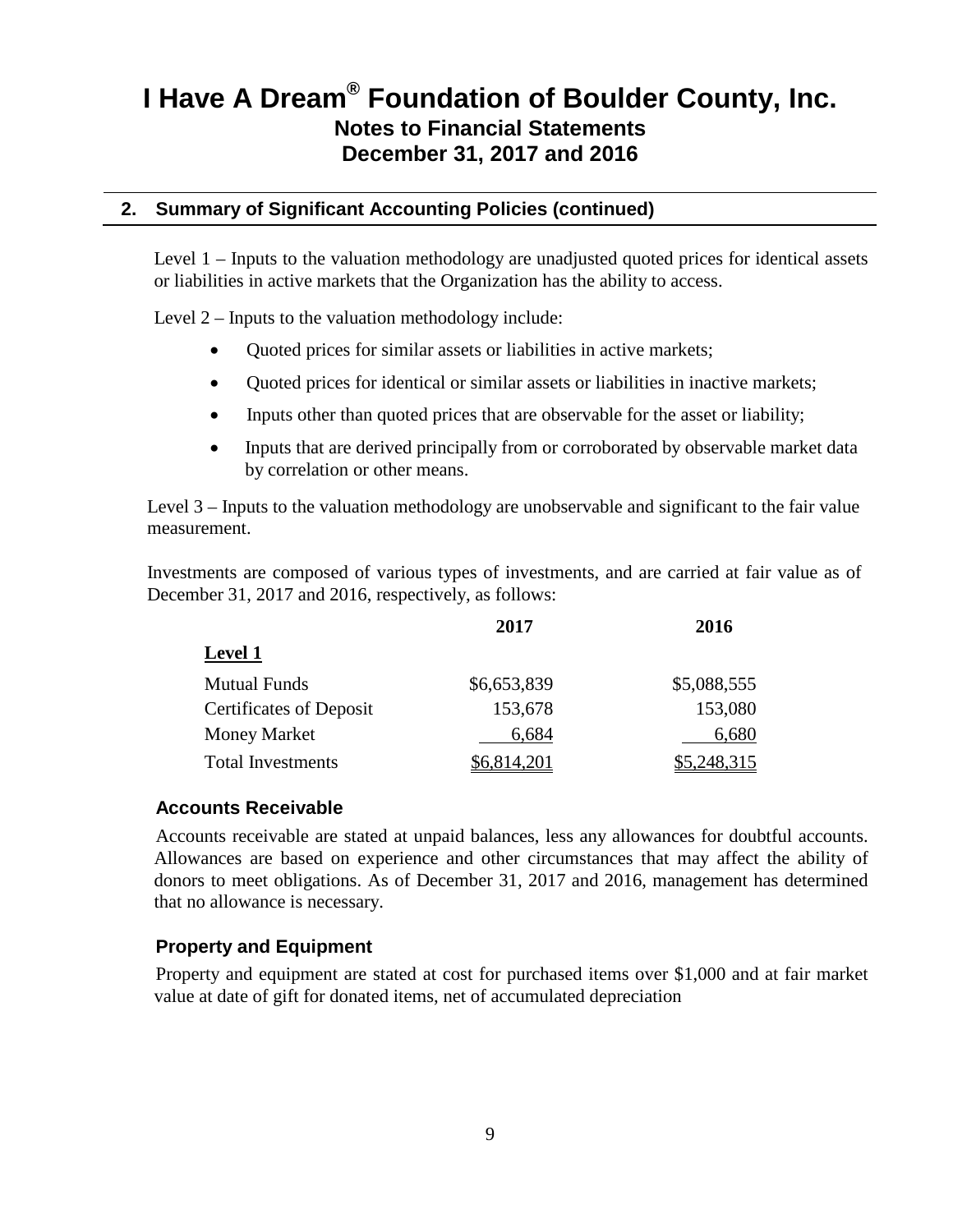### **2. Summary of Significant Accounting Policies (continued)**

Depreciation of property and equipment is provided over the estimated useful lives of the respective assets on the straight-line basis using the following estimated useful lives:

|                           | <b>Life in Years</b> |
|---------------------------|----------------------|
| Building and Improvements | 39                   |
| <b>Vehicles</b>           |                      |
| Computers and Equipment   |                      |

#### **Grants**

Most grant income is immediately recorded as temporarily restricted income and released as expenditures can be matched. In some cases, grants are promised based on an after the fact submission of actual expenses. In these cases, income is not recognized until it can be matched against the specific expenditures which are to be submitted for reimbursement.

#### **Income Taxes**

The Organization is exempt from federal income taxes under Section  $501(c)(3)$  of the Internal Revenue Code and applicable state law.

In 2015, The Organization formed a wholly owned limited liability company which acts as lessor of the building occupied by the Organization. The Organization occupied a majority of the building for purposes of the unrelated business income calculation; therefore no liability for unrelated business income tax is recorded at December 31, 2017 and 2016. As of April 2018, the LLC no longer receives rental income from unrelated lessors.

The accounting standard on accounting for uncertainty in income taxes addresses the determination of whether tax benefits claimed or expected to be claimed on a tax return should be recorded in the financial statements. Under that guidance, the Organization may recognize the tax benefit from an uncertain tax position only if it is more likely than not that the tax position will be sustained on examination by taxing authorities based on the technical merits of the position. Examples of tax positions include the tax-exempt status of the Organization and various positions related to the potential sources of unrelated business taxable income (UBIT).

The tax benefits recognized in the financial statements from such a position are measured based on the largest benefit that has a greater than 50 percent likelihood of being realized upon ultimate settlement.

The Organization believes that it has appropriate support for any tax positions taken, and as such, does not have any uncertain tax positions that are material to the financial statements.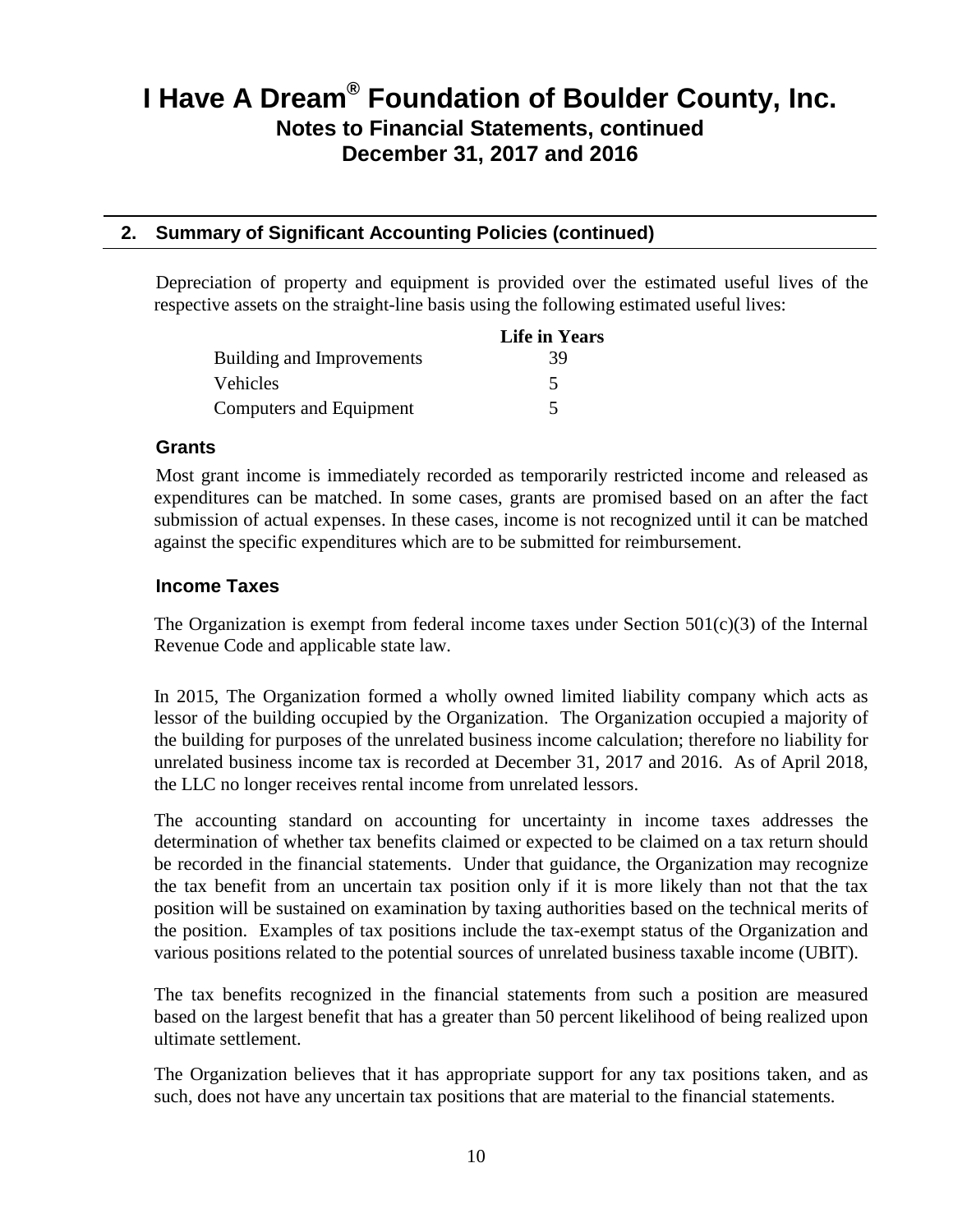### **2. Summary of Significant Accounting Policies (continued)**

There were no unrecognized tax benefits identified or recorded as liabilities for fiscal year 2017 and 2016.

The Organization files forms 990 in the U.S. federal jurisdiction. The Organization is generally no longer subject to examination by the Internal Revenue Service for years before 2017.

#### **Use of Estimates**

The preparation of these consolidated financial statements requires management to make estimates and assumptions that affect the amounts reported in the consolidated financial statements and accompanying notes. Actual results could differ from those estimates.

#### **Prior Year Presentation**

Certain 2016 balances have been reclassified in order to conform with current year presentation.

#### **Recently Issued Accounting Pronouncements**

In May 2014, the FASB issued Accounting Standards Update No. 2014-09, Revenue from Contracts with Customers. The objective of this update is to provide a robust framework for addressing revenue recognition issues and, upon its effective date, replaces almost all existing revenue recognition guidance. This new standard will primarily apply to exchange transactions for non-profit organziations. This update is effective in annual reporting periods beginning after December 15, 2018. The Company is evaluating the impact of this update on the Company's financial statements.

In August 2016, the FASB issued Accounting Standards Update ("ASU") No.2016-14, Presentation of Financial Statements for Not-for-Profit-Entities. The objective of this update is to improve current net asset classification requirements and the information presented in financial statements and notes about a not-for-profit entity's liquidity, financial performance, and cash flows. The changes outlined in this pronouncement are phase one of a two phase project. ASU 2016-14 is effective for annual financial statements issued after December 31, 2017 or for interim periods within fiscal years beginning after December 15, 2018. The Organization is assessing the impact of these changes on the financial statements.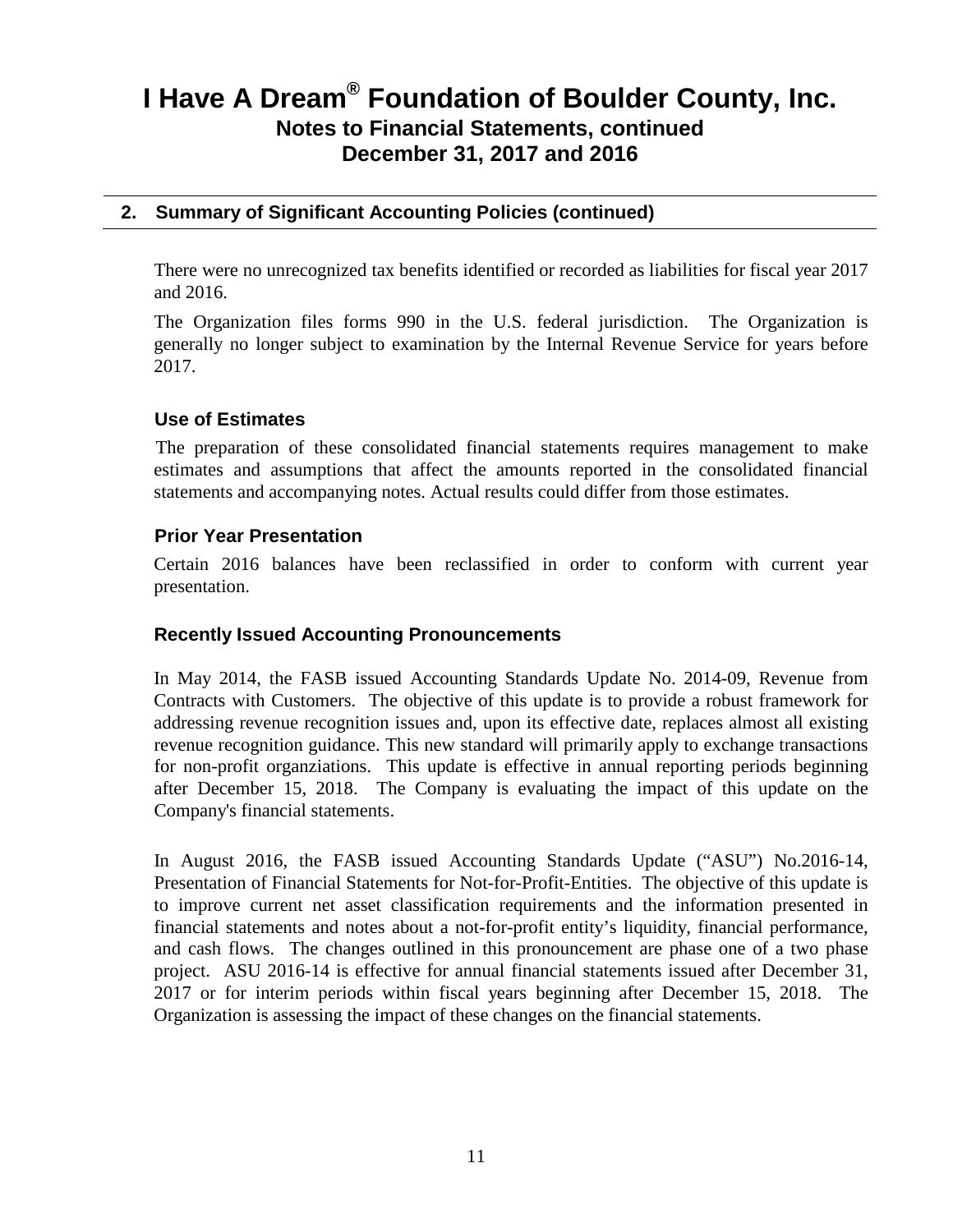### **2. Summary of Significant Accounting Policies (continued)**

In June 2018, the FASB ASU No. 2018-08, Not-for-Profit-Entities (Topic 958) Clarifying the Scope and Accounting Guidance for Contributions Received and Contributions Made. The objective of this update is to provide clarifying guidance on accounting for transactions as contributions, which fall within the scope of Topic 958, or as exchange transactions, which are subject to other guidance. This update also provides clarifying guidance regarding whether a contribution is conditional. As a result of this guidance, most Federal, state, or local grant revenue will be accounted for under the contribution accounting model, which provides accounting relief from the extensive disclosures required under the new revenue recognition standards. ASU 2018-08 is effective for annual financial statements issued after December 31, 2018. The Organization is evaluating the impact of these changes on the financial statements.

#### **3. Unconditional Promise to Give and Accounts Receivable**

On the statement of financial position, unconditional promise to give from various sponsors, as of December 31, 2017 and 2016 were \$89,183 and \$92,495, respectively. All amounts are receivable within one year.

On the statement of financial position, accounts receivable as of December 31, 2017 and 2016 were \$26,608 and \$53,674, respectively. All amounts are receivable within one year.

#### **4. Property and Equipment**

Property and equipment consists of the following items at December 31, 2017 and 2016:

|                               | 2017          | 2016       |
|-------------------------------|---------------|------------|
| Land                          | \$<br>475,000 | \$475,000  |
| Building and improvements     | 802,939       | 791,948    |
| Computers and equipment       | 112,853       | 112,853    |
| Vehicles                      | 309,235       | 282,735    |
| Less accumulated depreciation | (379, 704)    | (312, 446) |
| Net property and equipment    | 1,320,323     |            |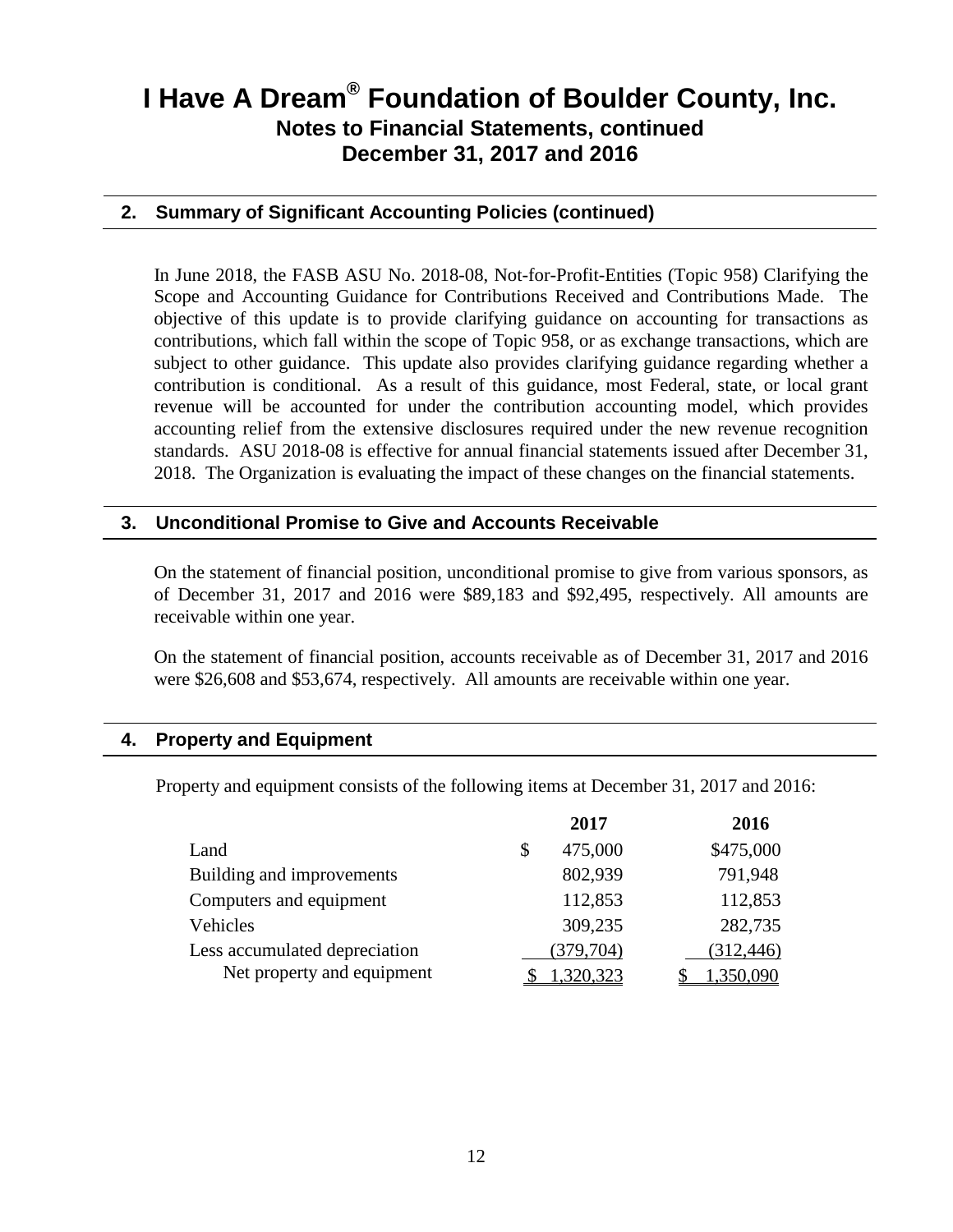#### **5. In-Kind Contributions**

The Organization receives equipment, investments, and services in substantial amounts in furtherance of various programs. These items are recorded in the financial records as they relate to ongoing activities and if an objective value can be assigned. The following amounts have been recorded in the financial statements for the years ended December 31, 2017 and 2016:

|                             | 2017      | 2016      |
|-----------------------------|-----------|-----------|
| AmeriCorps Volunteers       | \$433,769 | \$326,765 |
| America Reads               | 50,000    | 50,000    |
| Donated investments         | 98,391    | 7.351     |
| Total in-kind contributions | \$582,160 |           |

#### **6. Related Party Transactions**

During 2017 and 2016, board members made cash contributions of \$194,915 and \$171,820, respectively.

A Board member of the Organization is the Market President at Guaranty Bank and Trust, where the Organization secured financing to purchase their building. This loan was modified in 2016. The Organization went through the loan application process with various banks.

#### **7. Temporarily Restricted Net Assets**

Temporarily restricted net assets, consisting of contributions designated for future use for scholarships and long-term program operating, for the years ended December 31, 2017 and 2016 are listed below by class: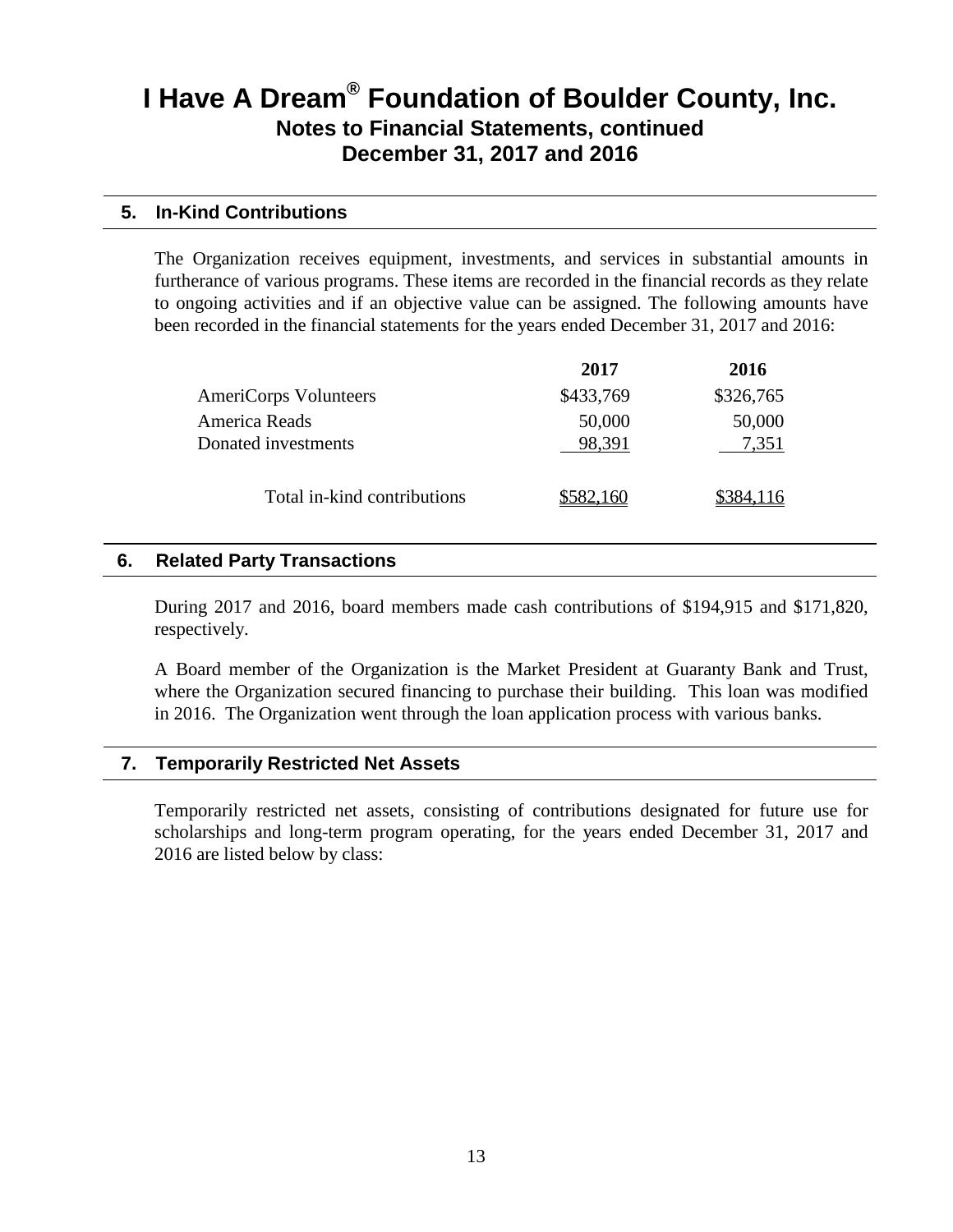### **7. Temporarily Restricted Net Assets (continued):**

Net assets in the amount of \$1,594,086 and \$864,341 were released from restrictions during 2017 and 2016, respectively, by incurring expenses satisfying the purpose or time restrictions specified by donors.

|                             | 2017        | 2016        |
|-----------------------------|-------------|-------------|
| Programs and operations     | \$1,772,337 | \$2,393,434 |
| Harvey memorial fund        | 614,619     |             |
| Phoenix scholarships        | 552,730     | 494,714     |
| Oak scholarships            | 399,211     | 354,949     |
| Ryan scholarships           | 394,498     | 346,585     |
| Eagle scholarships          | 394,497     | 346,584     |
| Aspen scholarships          | 392,885     | 347,514     |
| Iris scholarships           | 381,774     | 375,662     |
| Rocky Mountain scholarships | 361,743     | 320,024     |
| Elk scholarships            | 317,112     |             |
| Carbon Valley scholarships  | 267,085     |             |
| LaVista scholarships        | 267,085     |             |
| Alicia scholarships         | 249,733     |             |
| COSI scholarships           | 234,044     |             |
| Columbine scholarships      | 101,370     | 123,275     |
| Casa scholarships           | 76,317      | 84,513      |
| Sanchez scholarships        | 17,259      | 41,248      |
| Reserve scholarships        | 13,218      | 13,133      |
| Dakota scholarships         | 6,684       | 6,680       |
| Total                       | \$6,814,201 | \$5,248,315 |

#### **8. Board Designated Funds**

The Board designated amounts reflect the Board requirement of 3 months of budgeted cash program expenses or \$500,000, whichever is less, excluding in-kind and depreciation expenses, as a cash operating reserve. The undesignated funds represent the cash reserves on hand over that requirement. As of December 31, 2017 and 2016 the board designated \$500,000.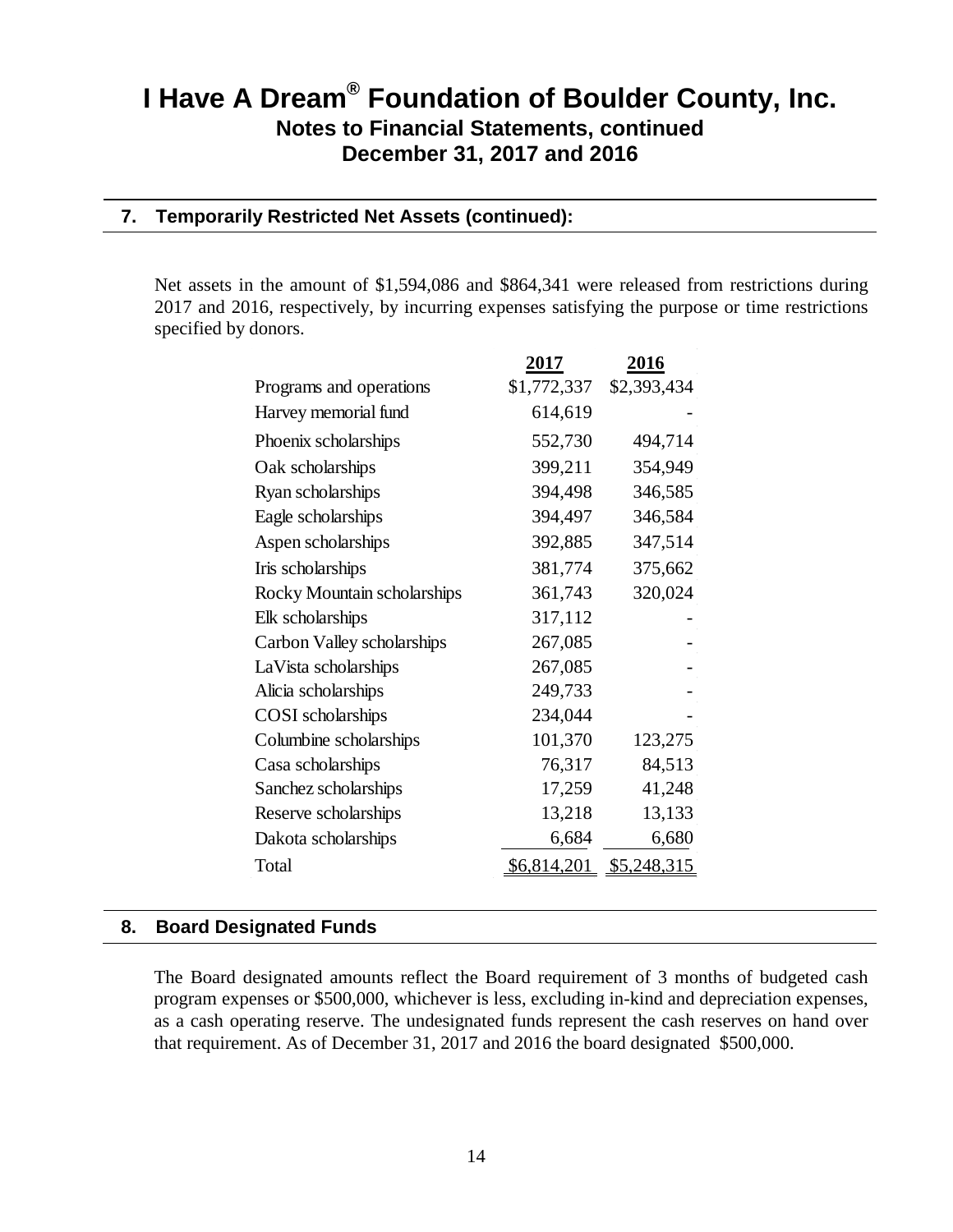#### **9. Investment Income**

Temporarily restricted investment gains, consisting of funds designated for future use, consisted of the following for the years ended December 31, 2017 and 2016:

|                          | 2017      | 2016      |
|--------------------------|-----------|-----------|
| Interest and dividends   | \$79,114  | \$53,506  |
| Realized gains/ (losses) | 25,093    | (10,966)  |
| Unrealized gains         | 294,729   | 82,018    |
| Total investment income  | \$398,936 | \$124,558 |

#### **10. Employee Benefit Plan**

Employees who work 30 or more hours per week are eligible to participate in a 403(b) employee benefit program after one year of employment. The Organization contributes 3% of an eligible employee's base salary toward the plan. Employees are fully vested upon four years of participation in the plan. Total contributions to the plan by the Organization for the years ended December 31, 2017 and 2016 were \$27,518 and \$19,122, respectively.

#### **11. Conditional Promises to Give—The Community Foundation of Boulder County**

During 2001, I Have A Dream entered into agreements with The Community Foundation, which established two designated agency endowment funds in which the Organization is the beneficiary. The Community Foundation collects cash gifts on behalf of the Organization and manages the assets. The Organization receives the net income on the endowment funds. At December 31, 2017, the balances in The Community Foundation endowment funds were \$108,486 and \$69,487 and the total 2017 net investment gains were \$10,544. At December 31, 2016, the balances in The Community Foundation endowment funds were \$102,058 and \$65,370, and the total 2016 net investment gains were \$5,067.

#### **12. Contingencies**

I Have A Dream is committed to fund "last dollar" tuition-assistance scholarships through the contributions of sponsors. The Organization anticipates that this will be funded through additional sponsor contributions and general fundraising efforts. The Organization's most recent scholarship projections indicate no additional funds will be needed to cover scholarship disbursement obligations through 2023; however, this projection is based on assumptions of future contributions and market returns and can change.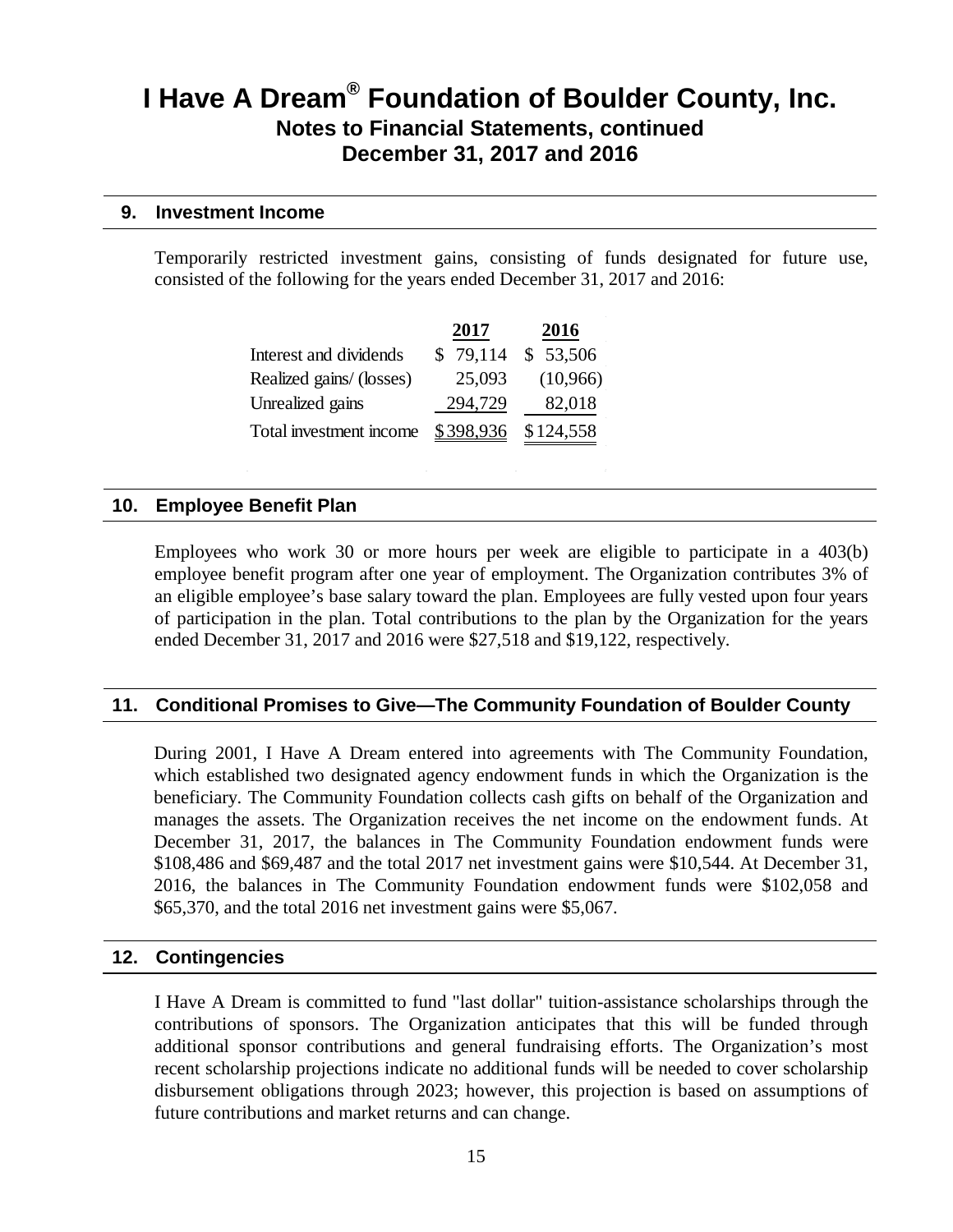#### **13. Special Events**

I Have A Dream raised \$756,377 from Special Events in 2017. The gross proceeds from the Dream Maker Luncheon and Dream Maker Breakfast of \$446,556 were designated for programming services.

#### **14. Note Payable**

On January 30, 2015, the Organization formed a wholly owned limited liability company which purchased a new office building in Boulder, Colorado for \$1,150,979 and financed the building through Guaranty Bank and Trust. The Organization modified the loan in October 2016 for a new principal balance of \$678,077. The loan extends through January 2025, with a fixed rate of 3.25% until February 2019, when the rate increases to 3.950% for the remainder of the term. The note includes a balloon payment in January 2025 of \$506,237. The Organization renovated the building in April of 2015 for a total of \$61,831, which are capitalized with the cost of the building. Additional renovations took place in 2016, funded by a capital campaign.

Following is a schedule of the future loan payments:

Years ending December 31:

|                                     | Thereafter           | 550,302   |
|-------------------------------------|----------------------|-----------|
|                                     |                      |           |
| <b>Total Long-term note payable</b> | Less current portion | (20, 522) |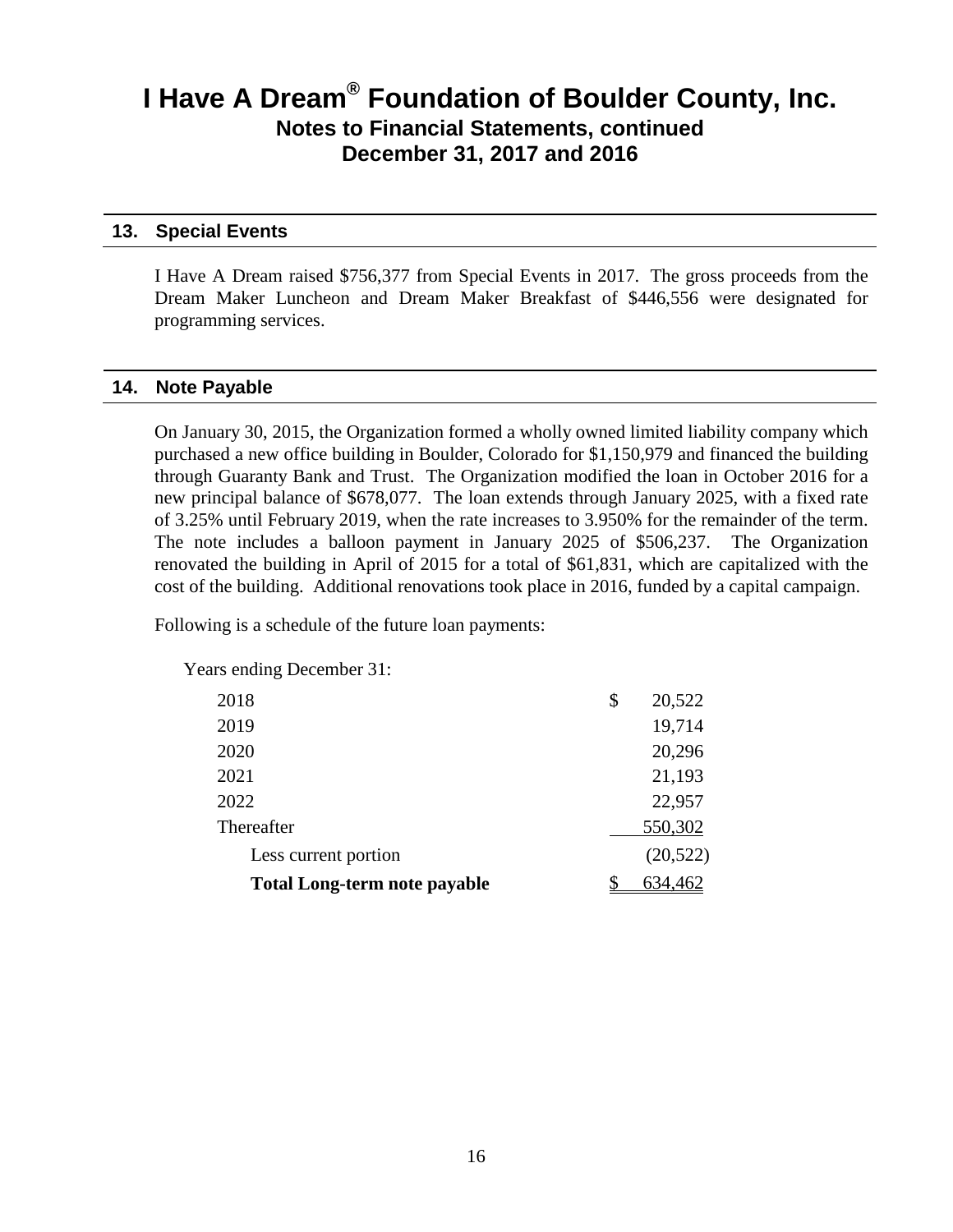#### **15. Leasing Activities**

In 2015, the Organization's wholly owned subsidiary, Manhattan Circle LLC, purchased the building at 5390 Manhattan Circle, Boulder, Colorado with two pre-existing lease office suites and was required to honor those leases.

The leases were gross leases with one lease term ending in June 2017 and the other ending in April 2018. I Have A Dream Foundation of Boulder County, Inc. is now the sole occupant of the building. Minimum future rental income on the noncancelable operating lease totals \$6,500 for 2018.

#### **16. Subsequent Events**

Subsequent events were evaluated through August 8, 2018, which is the date the financial statements were available to be issued.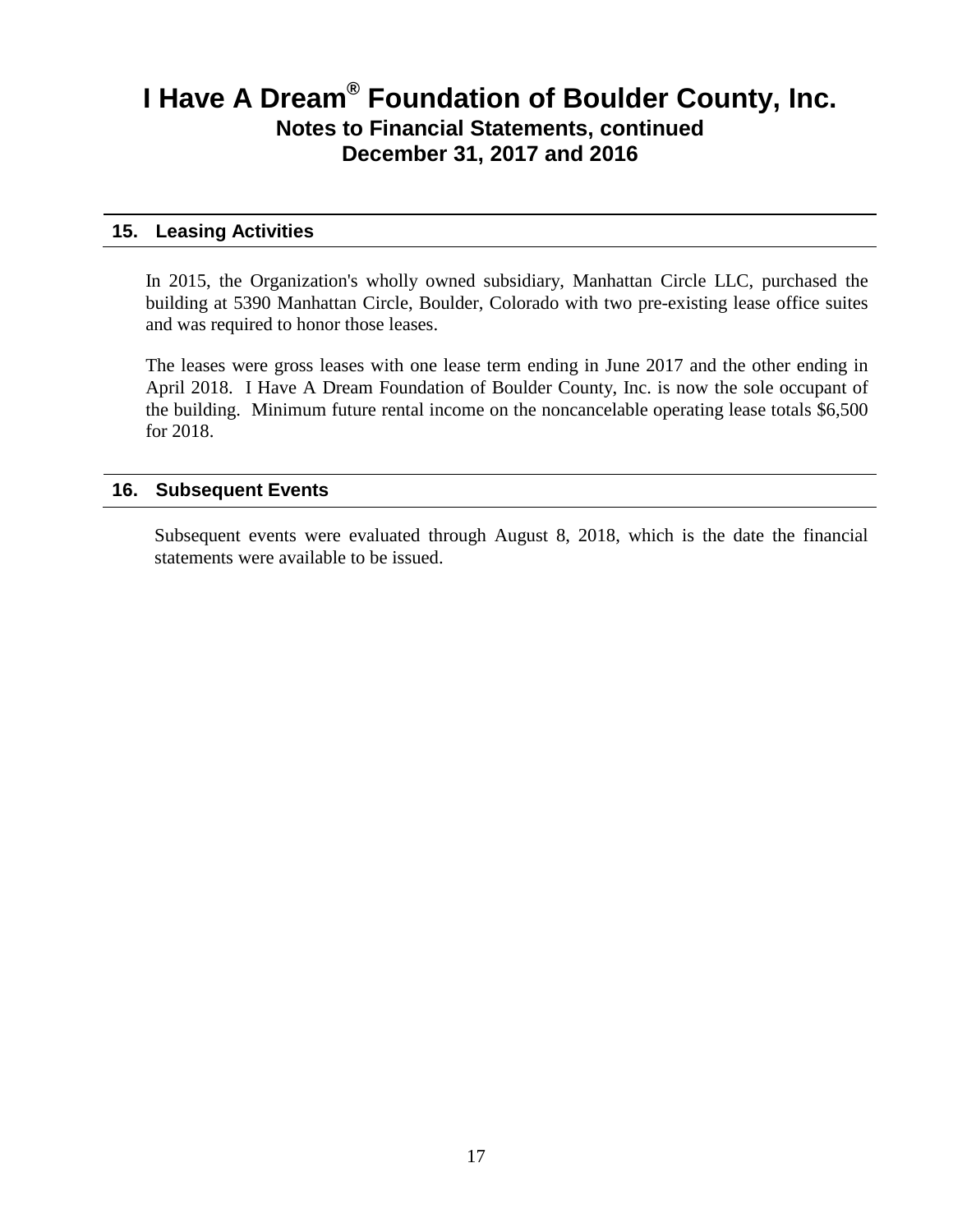**I Have A Dream® Foundation of Boulder County, Inc.**

**Supplemental Information**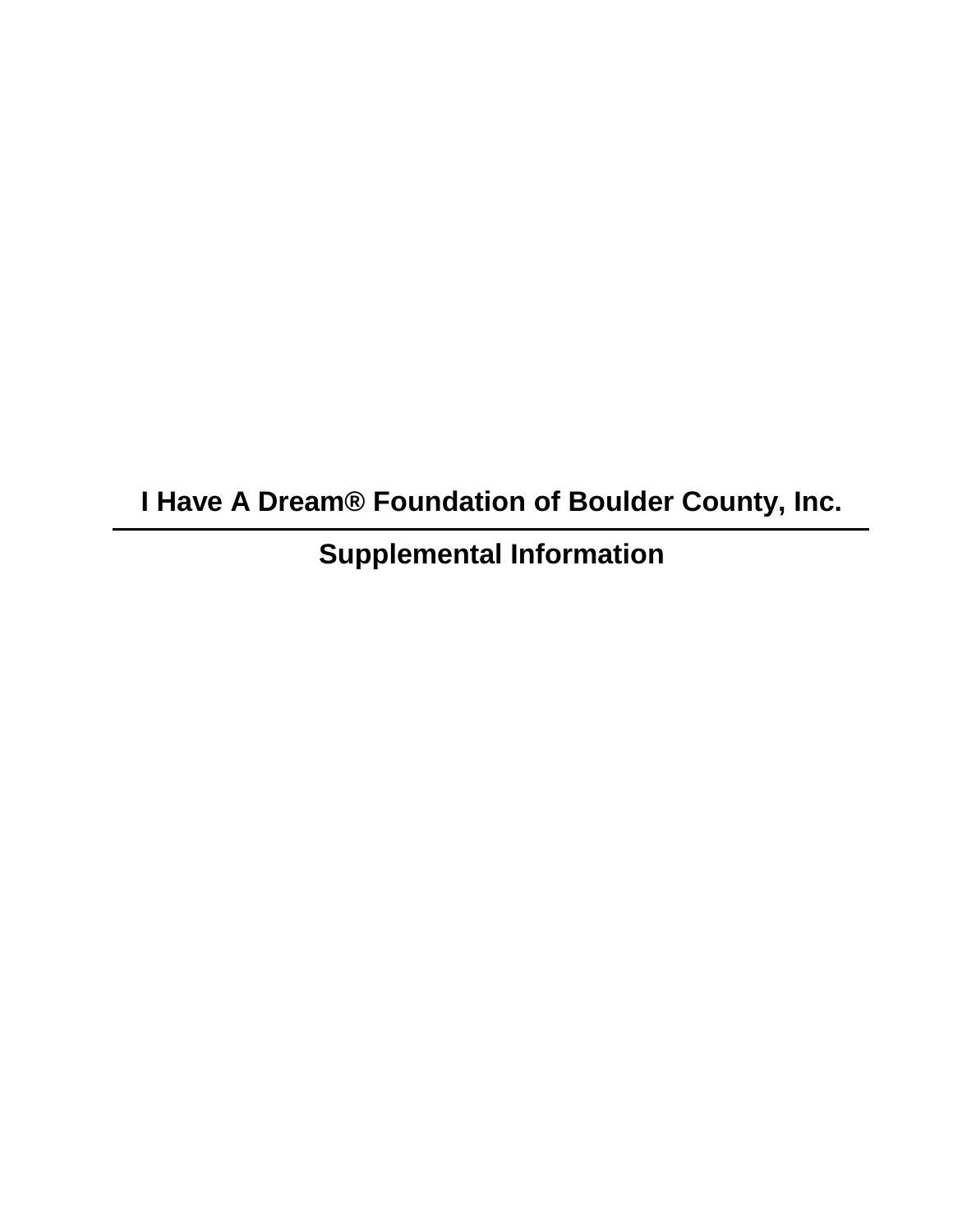### **I Have A Dream® Foundation of Boulder County, Inc. Consolidating Information—Statement of Financial Position December 31, 2017**

|                                                    | <b>I</b> Have A<br><b>Dream®</b><br><b>Foundation of</b><br><b>Boulder</b><br>County, Inc. | <b>Manhattan</b><br><b>Circle LLC</b> | <b>Eliminations</b> | <b>Consolidated</b><br><b>Total</b> |
|----------------------------------------------------|--------------------------------------------------------------------------------------------|---------------------------------------|---------------------|-------------------------------------|
| <b>ASSETS</b>                                      |                                                                                            |                                       |                     |                                     |
| Cash                                               | \$2,211,883                                                                                | \$<br>84,869                          | $\mathcal{S}$       | 2,296,752<br>S                      |
| Accounts receivable                                | 26,608                                                                                     |                                       |                     | 26,608                              |
| Unconditional promises to give                     | 89,183                                                                                     |                                       |                     | 89,183                              |
| Prepaid expenses                                   | 8,259                                                                                      |                                       |                     | 8,259                               |
| Investment in subsidiary                           | 650,038                                                                                    |                                       | (650,038)           |                                     |
| Scholarship investments                            | 4,546,258                                                                                  |                                       |                     | 4,546,258                           |
| Temporarily restricted program investments         | 2,114,265                                                                                  |                                       |                     | 2,114,265                           |
| Temporarily restricted certificates of deposit     | 153,678                                                                                    |                                       |                     | 153,678                             |
| Property and equipment, net                        | 98,970                                                                                     | 1,221,353                             |                     | 1,320,323                           |
| Total assets                                       | \$9,899,142                                                                                | \$1,306,222                           | (650,038)<br>\$     | \$10,555,326                        |
| <b>LIABILITIES</b>                                 |                                                                                            |                                       |                     |                                     |
| Accounts payable, trade                            | \$<br>48,840                                                                               | \$                                    | \$                  | \$<br>48,840                        |
| Tenant deposits                                    |                                                                                            | 1,200                                 |                     | 1,200                               |
| Accrued compensated absences & payroll liabilities | 24,204                                                                                     |                                       |                     | 24,204                              |
| Property taxes payable                             | 2,200                                                                                      |                                       |                     | 2,200                               |
| Note payable                                       |                                                                                            | 654,984                               |                     | 654,984                             |
| <b>Total liabilities</b>                           | 75,244                                                                                     | 656,184                               |                     | 731,428                             |
| <b>NET ASSETS</b>                                  |                                                                                            |                                       |                     |                                     |
| Unrestricted:                                      |                                                                                            |                                       |                     |                                     |
| Undesignated                                       | 2,509,697                                                                                  | 650,038                               | (650,038)           | 2,509,697                           |
| Designated                                         | 500,000                                                                                    |                                       |                     | 500,000                             |
| Total unrestricted                                 | 3,009,697                                                                                  | 650,038                               | (650,038)           | 3,009,697                           |
| Temporarily restricted                             | 6,814,201                                                                                  |                                       |                     | 6,814,201                           |
| Total net assets                                   | 9,823,898                                                                                  | 650,038                               | (650, 038)          | 9,823,898                           |
| Total liabilities and net assets                   | \$9,899,142                                                                                | 1,306,222<br>\$                       | \$<br>(650,038)     | \$10,555,326                        |